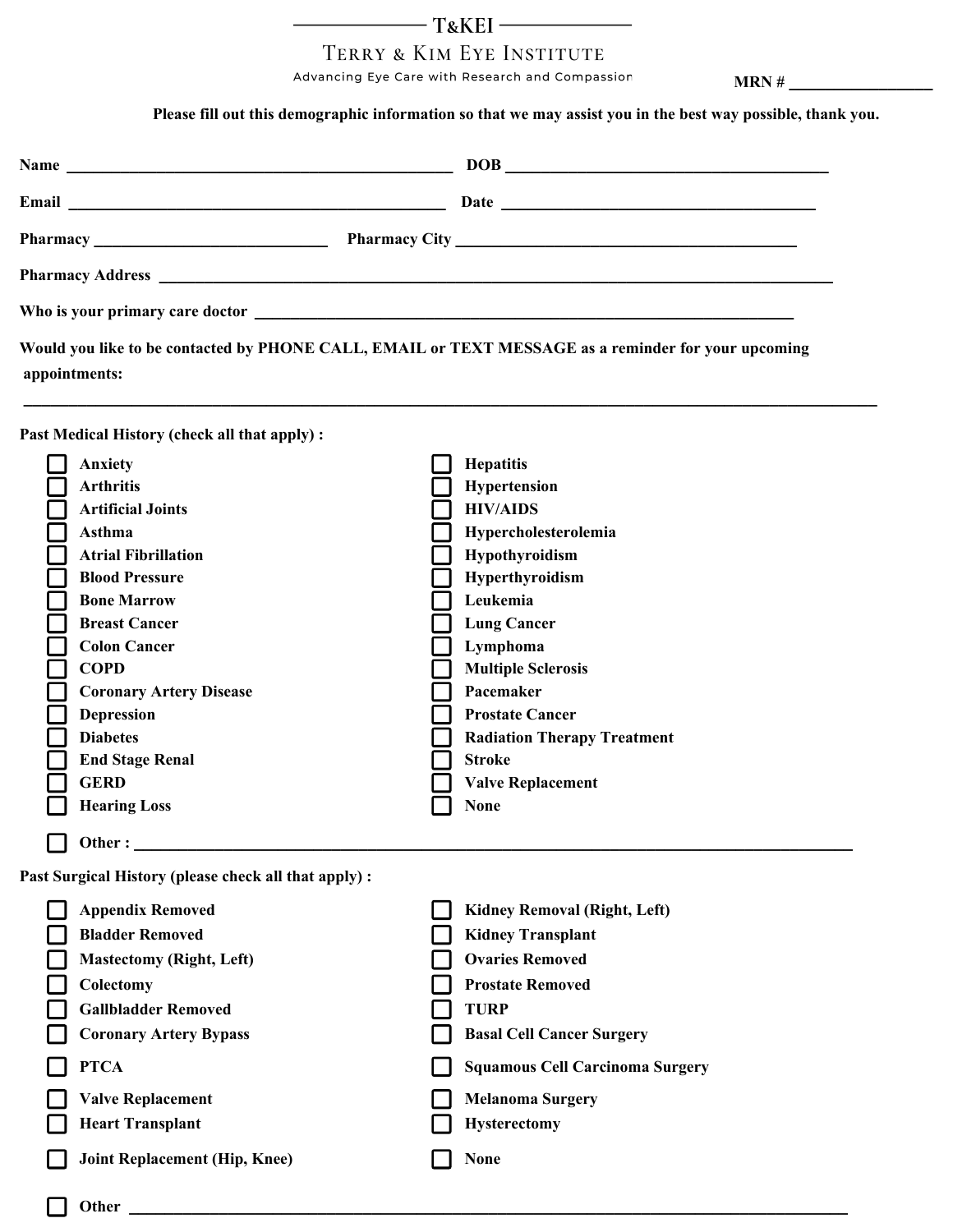**Ocular History:**

| $\Box$             | <b>Allergic Conjunctivitis</b><br><b>Blepharitis</b><br>Cataract (R, L)<br>Diabetic retinopathy (R, L)<br>Dry Eyes (R, L)<br>Glaucoma (R, L)<br><b>Macular degeneration (R, L)</b><br>Vitreous floaters (R, L)<br>Epiretinal membrane (R, L) | $\sim$ | Narrow angles (R, L)<br>Ocular HTN (R, L)<br>Opthalmic migraine<br>Pseudoexfoliation<br>Retinal tear (R, L)<br><b>Strabismus</b><br>PVD(R, L)<br><b>None</b>                |
|--------------------|----------------------------------------------------------------------------------------------------------------------------------------------------------------------------------------------------------------------------------------------|--------|-----------------------------------------------------------------------------------------------------------------------------------------------------------------------------|
|                    |                                                                                                                                                                                                                                              |        |                                                                                                                                                                             |
|                    | <b>Ocular Surgery:</b>                                                                                                                                                                                                                       |        |                                                                                                                                                                             |
| $\Box$             | Blepharoplasty<br>Cataract (R, L)<br><b>Corneal Transplant (R, L)</b><br>DSEK(R, L)<br>Intravitreal Injection (R, L)<br>Trabeculectomy (R, L)<br>LPI(R, L)<br>PRK(R, L)                                                                      |        | Ptosis Repair (R, L)<br><b>Punctal Plugs (R, L)</b><br><b>Strabismus surgery</b><br><b>Retinal Laser (R, L)</b><br><b>LASIK</b> $(R, L)$<br>YAG Laser (R, L)<br><b>None</b> |
|                    | Other:                                                                                                                                                                                                                                       |        |                                                                                                                                                                             |
| <b>Medication:</b> |                                                                                                                                                                                                                                              |        |                                                                                                                                                                             |
|                    | <b>None</b>                                                                                                                                                                                                                                  |        |                                                                                                                                                                             |
| <b>Allergies:</b>  |                                                                                                                                                                                                                                              |        |                                                                                                                                                                             |
|                    | <b>None</b>                                                                                                                                                                                                                                  |        |                                                                                                                                                                             |